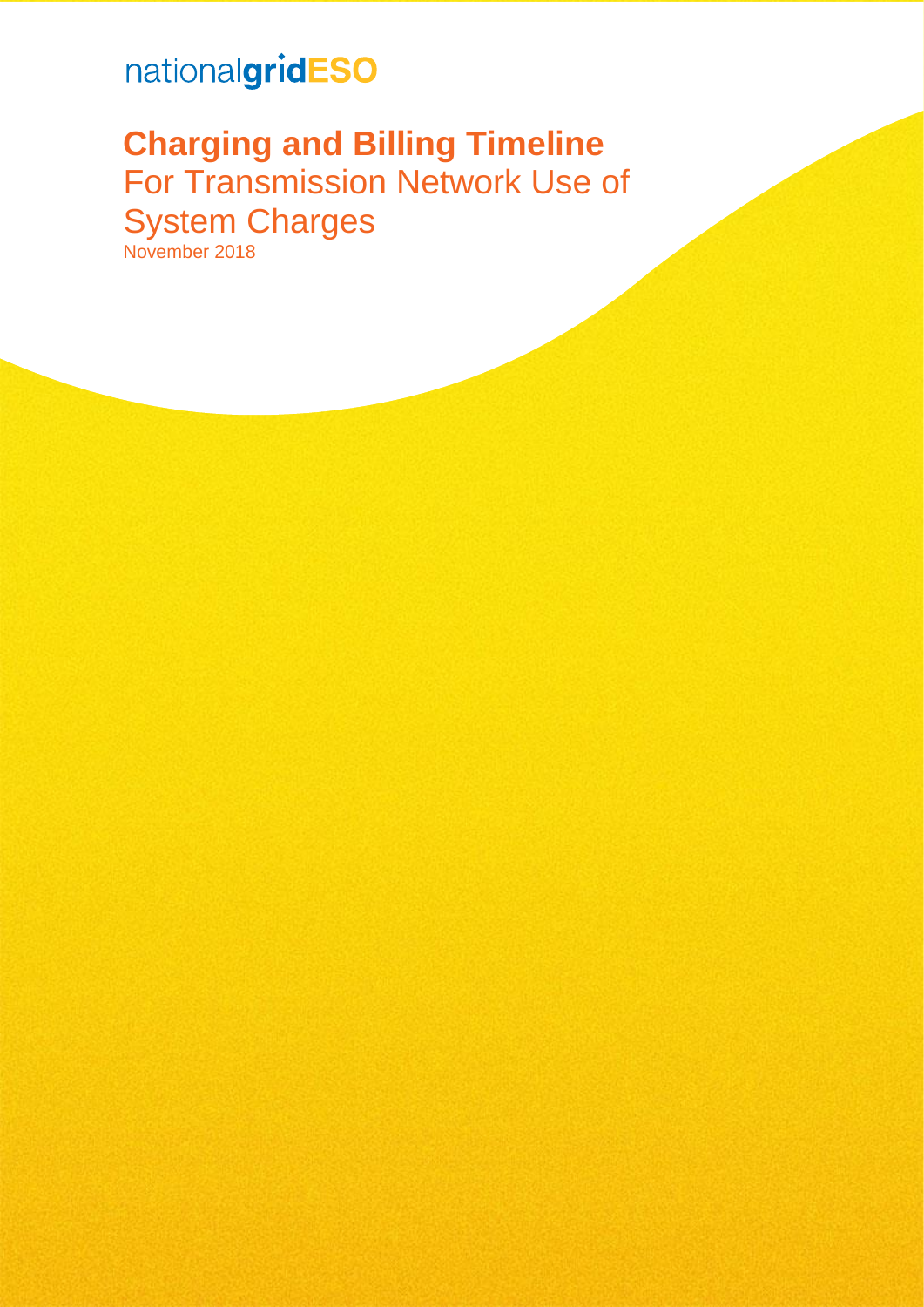## Transmission Network Use of System Charges Charging and Billing Timeline

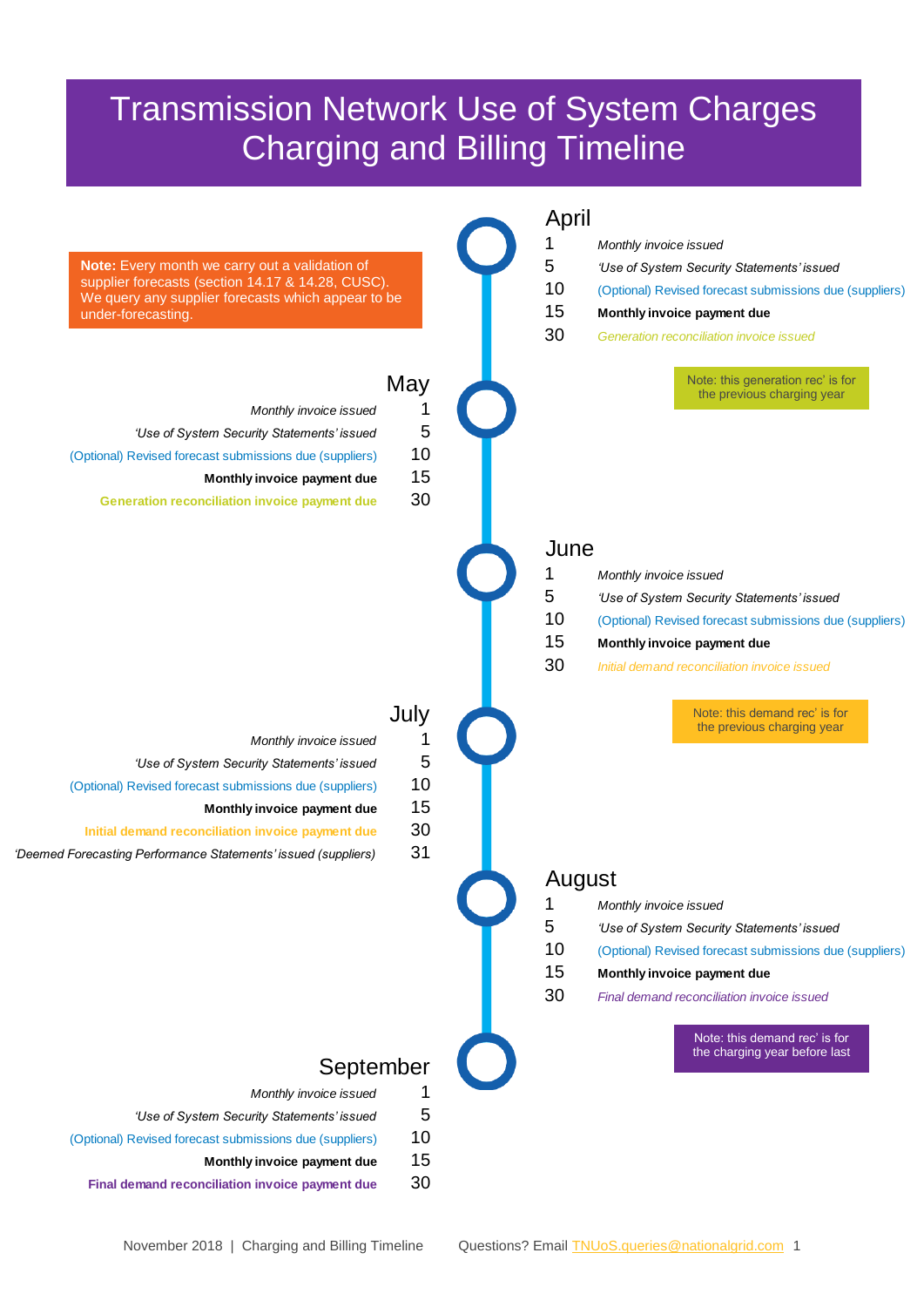